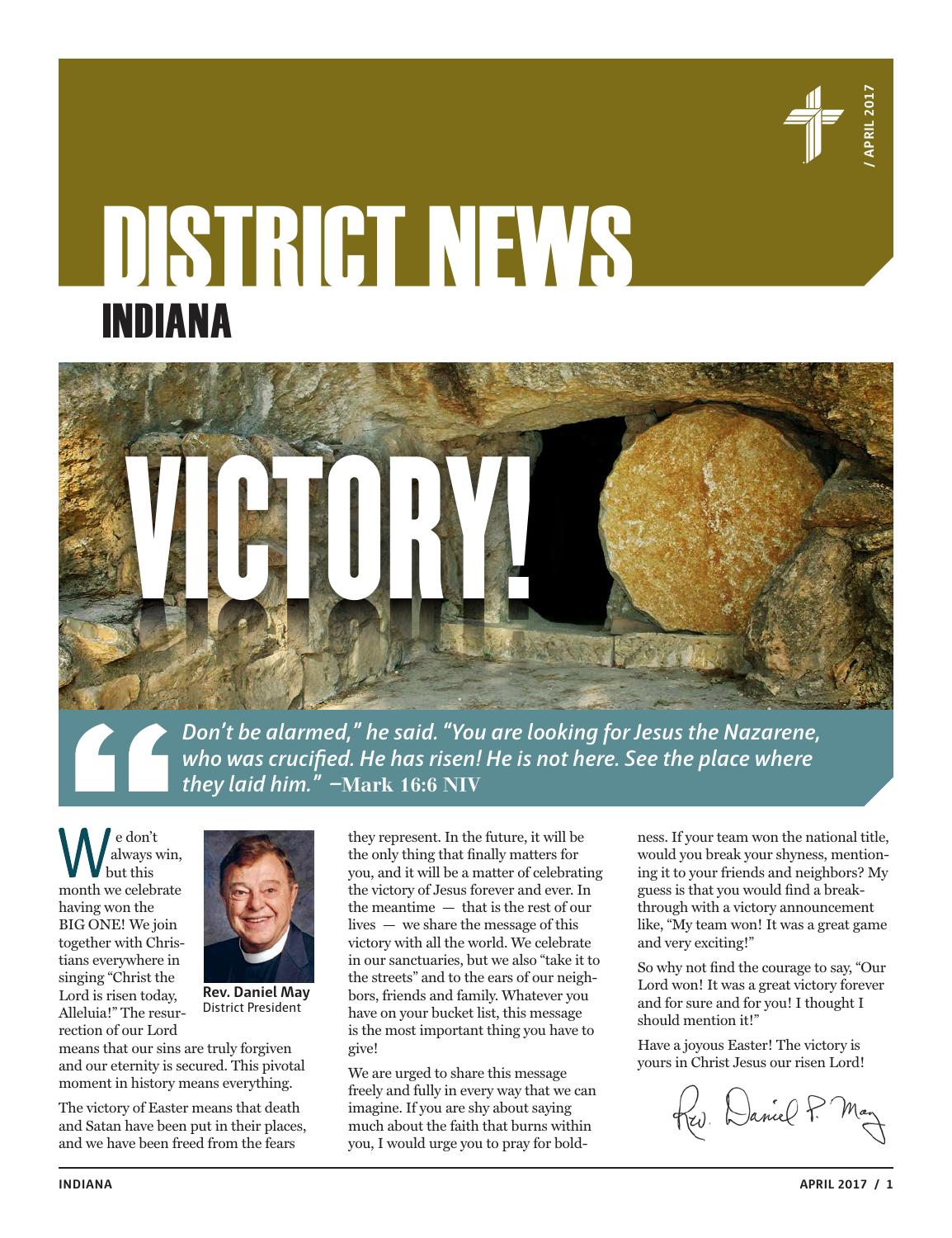## HIGHER EDUCATION



# The 'breath' of CUS **A student hangs a cross in The**

#### **By Rev. Dr. Dean Wenthe**

President, Concordia University System

he colleges and universities of the Concordia University System have served The Lutheran Church— Missouri Synod with distinction. The administrations, faculties, staffs, students and graduates have been the Lord's instruments to bestow innumerable blessings upon the church. Now these colleges and universities, with the church, are facing a dramatically different culture in higher education and in society at large.

In the case of higher education, there is a widespread identity crisis.

Jonathan Sacks, chief rabbi of the United Hebrew Congregations of the British Commonwealth, describes how this state of affairs permeates Western culture as a whole.

"What the secularist forgot is that *Homo sapiens* is the meaning-seeking animal," Sacks writes. "If there is one thing the great institutions of the modern world do not do, it is to provide meaning. … Science, technology, the free market and liberal democratic state

… are among the greatest achievements of human civilization … but they do not answer the three questions that

**Center for Liturgical Art at Concordia University, Nebraska, in Seward, Neb.**

every reflective individual will ask at some time in his or her life: Who am I? Why am I here? How then shall I live?" ("Swords Into Plowshares," *The Wall Street Journal*, Oct. 3-4, 2015, C1.)

It is not an exaggeration to say that in many academic settings, questions about the meaning of human life are considered off-limits or simply naïve. Rather, with rigorous implementation,



academic inquiry is limited to an expression of "critical thinking" that assumes no truth can withstand thorough cross-examination and critique.

This version of "critical thinking" results in the sterile, utilitarian knowledge that reduces the university's capacity to engage what was previously viewed as central to its calling, namely, virtue and wisdom. Of course, to inquire adequately into virtue and wisdom, the prior questions must be addressed: "Who are we? Why are we here? And, then, how shall we live?"

This is where the Concordia University System shines, opening up opportunities for a rich and vibrant future. Why? Quite simply because the schools are equipped to address the questions of meaning and virtue and wisdom! The Concordias are fountains of living water in the parched desert of higher education.

Such a claim in the contemporary academic marketplace is quite radical, even threatening, for it challenges the hegemony of the intellectual elites. For them, the church is the enemy of, rather than the servant of, the truth. But such a claim is based on another radical claim: Christ is Risen!

This statement changes everything. It changes our self-understanding. It changes our intellectual endeavors. It changes our social and ethical lives. It changes what a college or university is and does.

The Resurrection provides the means for higher education to address and to speak about meaning with intellectual integrity and, in so speaking, articulates and confesses the truth about God and the truth about human beings. It is crucial and critical, therefore, that Christ's resurrection—the confession of the church—permeate the Concordia University System even as the church is called to send her children and to support such Resurrection-informed learning heroically. May it never be said that the church moves away from the universities or they move away from the church!

This article is excerpted from a longer paper by Wenthe. To read the paper in its entirety, go to in.lcms.org/…7/02/Theology-The-Breath.pdf.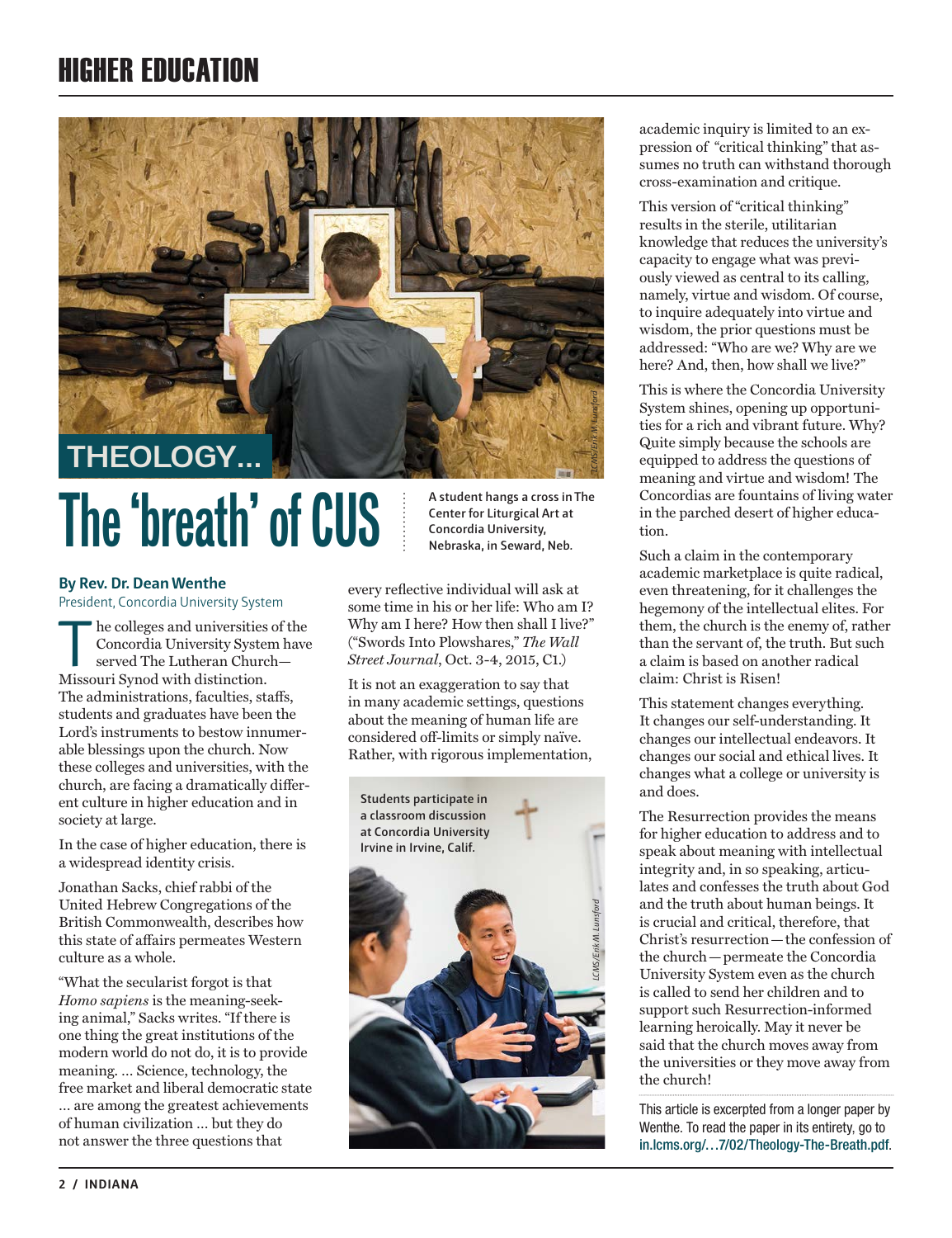## HIGHER EDUCATION

## **CUAA launches new SCHOOL OF NURSING**

*School produces high-caliber Christian nurses who bring a passion for patient-centered care*

#### **By Rachel Ferry**

CUAA Manager of Campus Communications

Concordia University Ann Arbor (CUAA),<br>
Ann Arbor, Mich., is preparing the next<br>
generation of Christian nurses with its newly<br>
concord School of Nursing Ann Arbor, Mich., is preparing the next opened School of Nursing.

The university announced the addition of its latest academic school in November 2015 and welcomed its first two cohorts of students during the fall 2016 and spring 2017 semesters. The university has also made great strides with inter-professional education (IPE) simulation throughout the campus community and within the Michigan Simulation Network.

"Our nurses will be better skilled and better prepared because of their Christ-centered, Concordia education," said Dr. Cindy Fenske, who joined the CUAA faculty as campus dean of nursing from the University of Michigan. "We have dedicated instructors, a hands-on, rigorous curriculum and an amazing facility that is state-of-the-art in all aspects."

The School of Nursing is housed in CUAA's North Building, a university acquisition in fall 2015. The building boasts an assessment lab with eight exam rooms, a 10-bed skills lab, pod-style learning stations to facilitate student collaboration and five high-acuity simulation rooms as well as a simulation apartment.

"Because of our facility, we don't have to say to our students, 'pretend this is happening,' or 'make-believe this is going on,'" Fenske says. "Every day, they experience realistic situations that they will see among patients in their clinicals and in their careers."

Concordia nursing students are in simulation labs for at least 90 minutes every week for the entire six semesters of their nursing curriculum. Simulations are based on the lessons being learned in the classroom that week, including both nursing-focused simulations and IPE simulations that integrate students from other majors and professional fields on campus.

Fenske shares that a Concordia education is about more than preparing the heads and hands of







**CUAA sophomore Turome Chandler executes an interprofessional education exercise in Concordia's simulated apartment.**



**Pod-style learning stations facilitate student collaboration in CUAA's North Building classrooms.**



future nurses; it's about preparing their hearts.

"Our mission as Concordia's School of Nursing is not only to provide an excellent education for our students in both knowledge and skills; we are also providing an education that **CUAA's North Building features a 10-bed skills lab, where students practice nursing procedures and skills.**

*Photos by Kelly Photography*

is compassionate and Christ-centered."

For more information about the CUAA nursing program, go to *cuaa. edu* and under "Academics," select "Nursing" from the drop-down menu.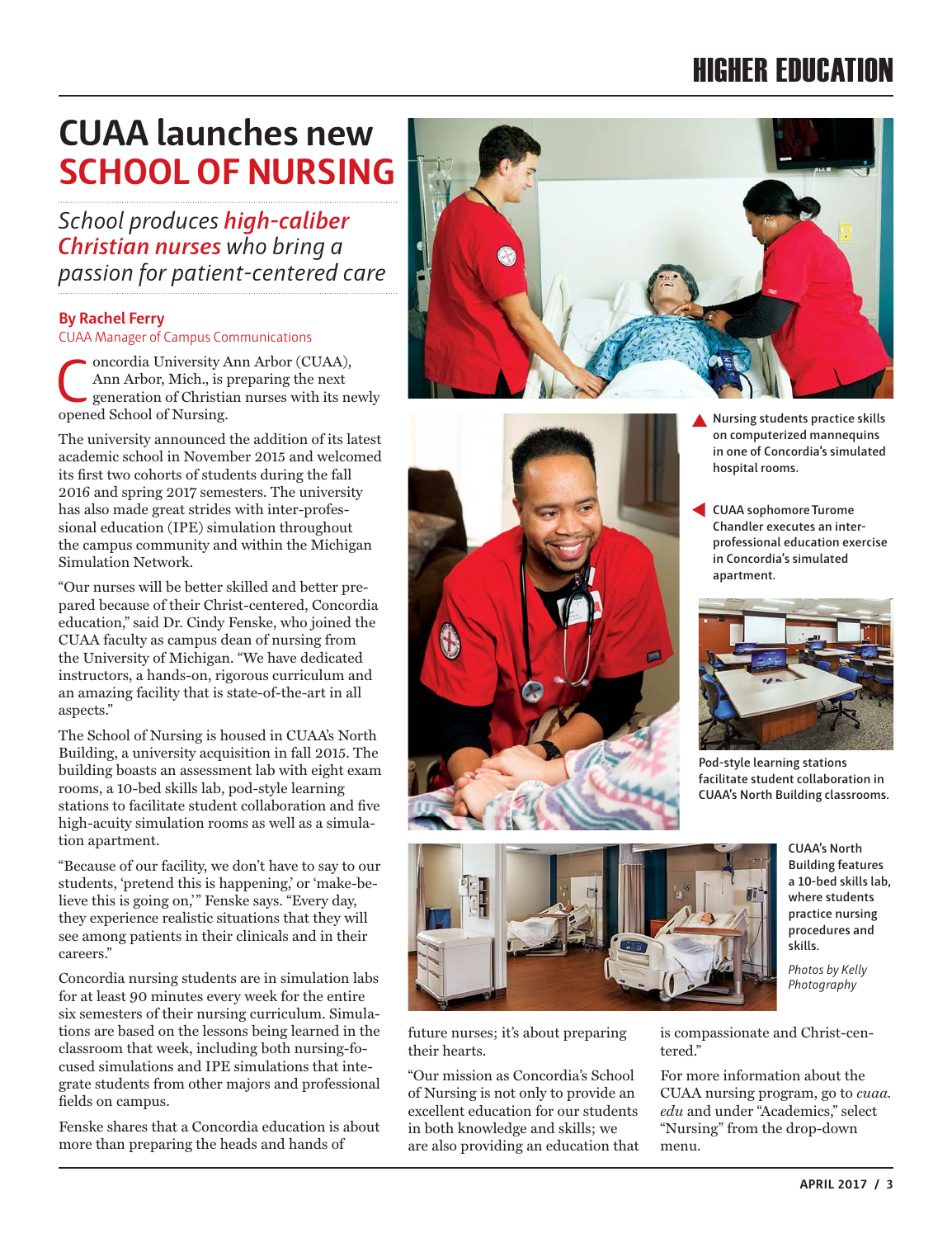## CHURCH BODY

# All Systems Go!





ministry at ULu to be one of the most dynamic Lutheran campus ministries in the nation, and this move helps ULu to meet this

challenge."

 *— Steve Strauch*

## University Lutheran Church receives green light for relocation project

University Lutheran Church (ULu) received final approval for its much-anticipated relocation to the heart of Purdue University's campus, directly across from the Engineering Mall. On Feb. 6, the West Lafayette City Council granted the rezoning necessary for ULu to move into the former Exponent building at 460 Northwestern Ave.

The city council's vote marks the final step in the initial approval process, clearing the way for *#ULuOnTheMove* to progress according to schedule. (To read more about the project timeline, *in.lcms.org/project-timeline-foruniversity-lutheran-church-relocation*)

According to the Rev. Justin Herman, ULu pastor, "the hope is that the move will greatly increase student contacts, both with our Lutheran students and with those who have never heard of Jesus at all."

Steve Strauch, Lutheran Church Extension Fund district vice president, agrees. "For years," Strauch says, "campus ministry at ULu has not been on campus. The move to the former Exponent

building means that we will be right there for people to touch and feel and understand what University Lutheran is. This, in turn, will create more contacts and a more robust campus ministry. The hope is for this

"The hope is for this ministry at ULu to be one of the most dynamic Lutheran campus ministries in the nation, and this move helps ULu to meet this challenge."

Students aren't the only ones who will benefit from the move. According to Susan Linson, ULu building committee chair, the new location will open doors to people with disabilities as well. "One of the problems with our Chauncey Hill

location is that it isn't wheelchair accessible," Linson says. "With the new location, we'll have an elevator to the sanctuary, and

all kinds of people who might not have come to our

church because of accessibility issues can come now."

John Maylath, University Lutheran Church member and retired educator, is excited about other potential ministries in the new location as well. "The central location of the Exponent building lends itself to opportunities for expansion of

current ministries and new partnerships," he says, citing the potential for a community literacy outreach and other activities involving Purdue's international population.

Indeed, the three-story building (plus basement) will provide more than just a new sanctuary for the University Lutheran congregation. With multiple-use spaces for campus ministry and community outreach, including a coffee shop, meeting spaces and church offices, the new building is slated to create a highly visible, diversified

and strengthened outreach to Purdue students and the community at large.

As the project moves forward, please make plans now to join ULu in a celebration service on Commencement Sunday, May 14, as it honors the ministry **CONTINUED ON PAGE 5**

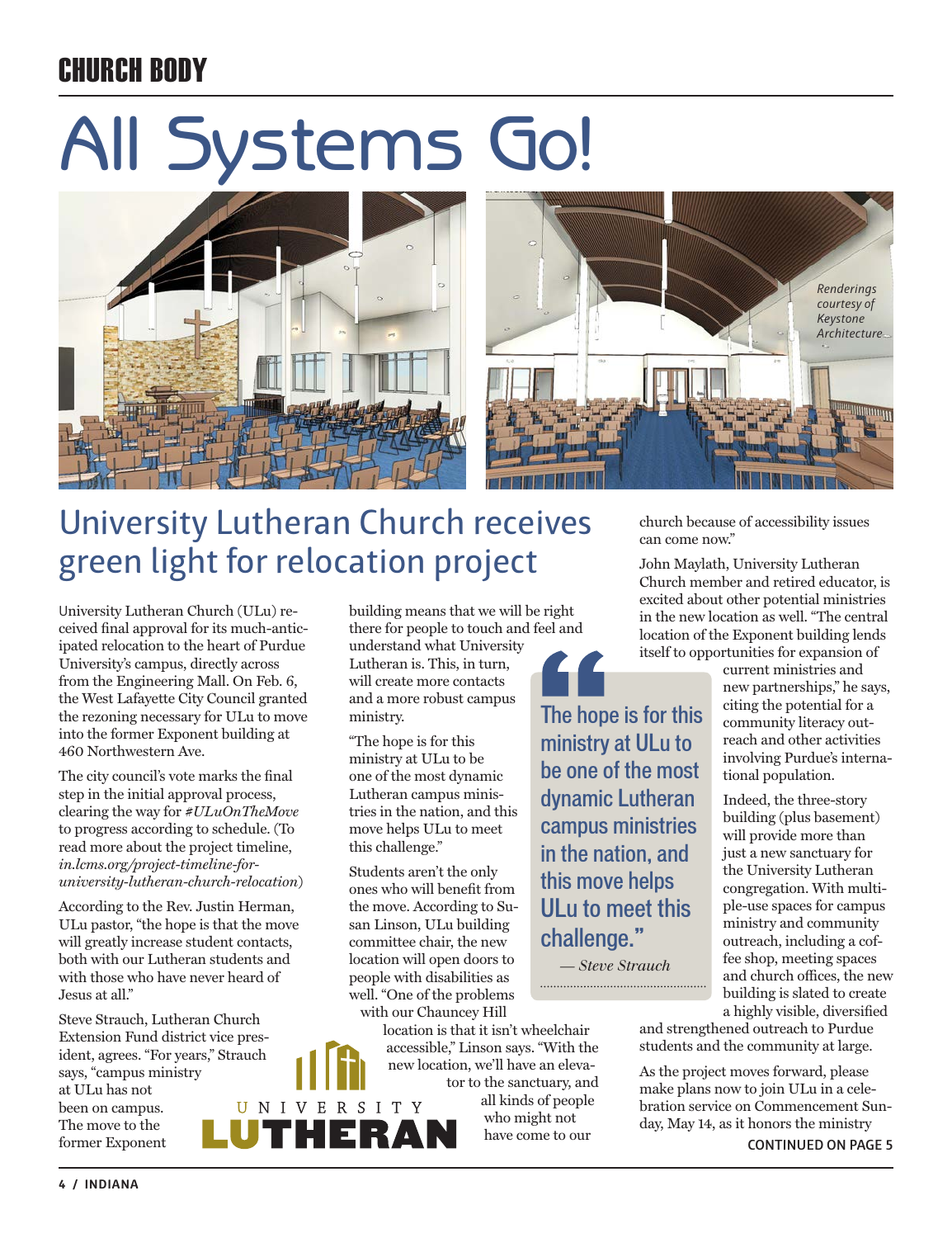## CHURCH BODY

## **Endowment blesses ULu ministry**



**The Rev. Daniel P. May speaks to the ULu congregation. To his right is the Rev. Philip Krupski.**

University Commander on Jan. 29, the Rev. Philip Krupski, LCMS Foundation gift planning counselor, announced the creation of the LaNelle Geddes Endowment for Ministry at University Lutheran Church (ULu), with Indiana Distr gift planning counselor, announced the creation of the LaNelle Gedwith Indiana District President Rev. Daniel May present. Currently, \$2.69 million has funded the endowment, and a seven-figure addition will take place later this year. This permanent endowment will enable the Indiana District to expand its ministry at Purdue University, reaching students with the Gospel of Jesus.

Dr. LaNelle Geddes was the director of the nursing program at Purdue University and a member of ULu.

Of course, ministry gifts don't need to be as large as this endowment to be important. Each one of us uses the gifts entrusted to us for good stewardship for the Kingdom of God.

If you would like more information about planning your estate for the care of your family and support of ministries dear to your heart, contact Rev. Krupski at 317-840-3202 or *philip.krupski@lfnd.org*.

#### **RELOCATION (CONTINUED FROM PAGE 4)**

at Chauncey Hill and celebrates all God has in store for ULu in years to come. This special weekend kicks off with an open house from 9 a.m. to 5 p.m. on Saturday, May 13, followed by worship services on Sunday at 10:30 a.m., 3 p.m., and 7 p.m., to accommodate Purdue's commencement program. The services will be followed by a brief reception for people to reminisce with ULu family and friends.

"We appreciate the legacy at our Chauncey Hill location," Herman says. "It was a great chapter, and

many lives were touched. With the move, we are hoping to build on that legacy by touching many more people with the Gospel of Jesus. That's really what the mission of University Lutheran has always been about."

The goal is to pursue the projected move carefully but quickly, and formally launch the new University Lutheran this fall, just in time for the 500-year anniversary of the Reformation. Your earnest prayers and continued support for this exciting new phase of University Lutheran ministry are appreciated.



## EPURPOSING **HISTORY**

**By Rev. Justin Herman** Pastor, University Lutheran Church

University Lutheran Church (ULu) is on the move! We are excited about all the ways God is using us to reach out to the Purdue student body through our new space, which is ideally suited for campus ministry.

As we prepare for the move to Northwestern Avenue, we have considered which items from our Chauncey Hill location could be repurposed for the new building, and which items we could make available to churches that might need some sanctuary furniture and would like a piece of history from Chauncey Hill.

The pieces of sanctuary furniture pictured above will soon be used by other missions and churches. We are thrilled that our move came with the added blessing of making these items available to other ministries. If you would like to see if there are more items available from Chauncey Hill, please contact the ULu office at 765-743-2472.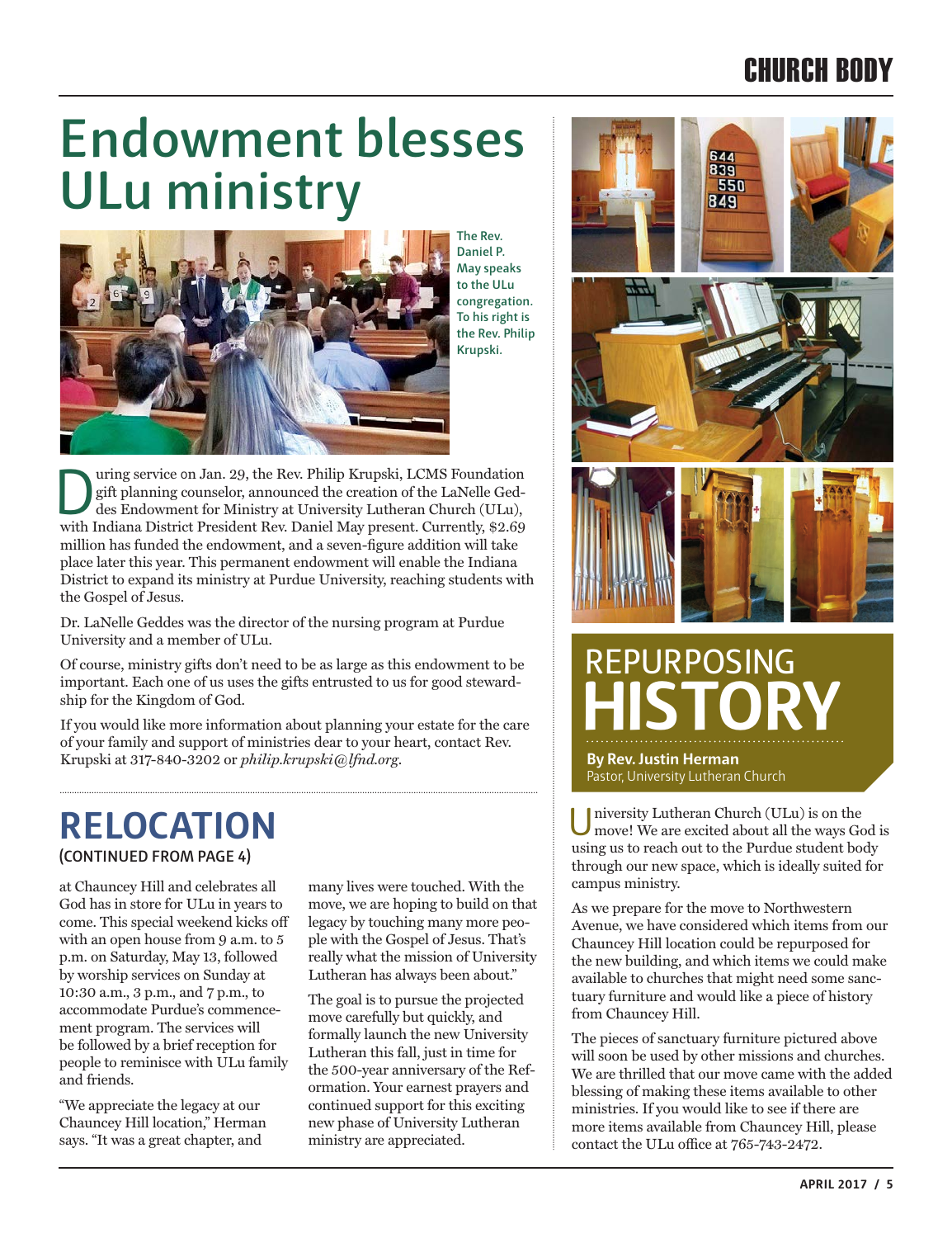## EVENTS & CELEBRATIONS

## **April Prayer List**

#### **Week of April 3**

#### › Michigan District

- › Circuit 12
- › Christ, *Anderson*
- › Emanuel, *Arcadia*
- › St. Peter, *Huntington*
- › Good Shepherd, *Kokomo*
- › Lutheran Church of
- Our Redeemer, *Kokomo* › Zion, *Kokomo*
- › **Mission:** Campus Ministry, *West Lafayette*
- › **RSO:** Cedar Lake Lodge,  *LaGrange, Ky.*

#### **Week of April 10**

- › Mid-South District
- › Circuit 24
- › Gloria Dei, *Elizabethtown*
- › Holy Trinity, *Leitchfield*
- › Faith, *Louisville*
- › Our Savior, *Louisville*
- › Peace, *Louisville*
- › **Mission:** Campus Ministry, *Muncie*
- › **RSO:** Cranach Institute, *Fort Wayne*

#### **Week of April 17**

- › Minnesota North District
- › Circuit 14
- › Immanuel, (Tracy), *Hamlet*
- › First, *Hanna*
- › Our Redeemer, *Knox*
- › St. John, *LaCross*
- › St. John, *LaPorte*
- › **Mission:** Campus Ministry, *Louisville*
- › **RSO:** Cross Connections, *Fort Wayne and Indianapolis*

#### **Week of April 24**

- › Minnesota South District
- › Circuit 7

**6 / INDIANA**

- › Faith, *Churubusco*
- › Sub. Bethlehem, *Fort Wayne*
- › Holy Cross, *Fort Wayne*
- › St. Paul, *Fort Wayne*
- › Trinity, *Fort Wayne*
- › Our Hope, *Huntertown*
- › Emmanuel, *Fort Wayne*
- › Praise, *Fort Wayne*
- › St. Augustine, *Fort Wayne*
- › **Mission:** Campus Ministry,  *Terre Haute*
- › **RSO:** Hands of Mercy, *Fort Wayne*

## **CALENDAR OF EVENTS**

#### **APRIL 18-19**

DCE Spring Conference **22-27** Council of Presidents

#### **24**

Vicarage Assignments, *Concordia Theological Seminary (CTS), Fort Wayne*

**25** Call Service, *CTS, Fort Wayne*

**26** Call Services, *Concordia Seminary, St. Louis*

#### **MAY 1-3**

Southern Pastors Conference, *Camp Lakeview*

**15-16** Northern Pastors Conference, *Oakwood Resort*

#### **JUNE**

**8** Musician Workshops, *CTS, Fort Wayne*

#### **18-25**

Phoebe Academy High School, *CTS, Fort Wayne*

**JUNE 18-JULY 1** Christ Academy High School, *CTS, Fort Wayne*

**25-28** Higher Things Conference, *Valparaiso*

**JUNE 25-JULY 3** Church Interpreter Training Institute, *CTS, Fort Wayne*

## **APRIL BIRTHDAYS**

#### **APRIL 1**

Marion Teibel, 91 Trinity Memorial, Merrillville

**APRIL 3** Margaret Ross, 95 St. Paul's, Fort Wayne Jack Janz, 92

St. Matthew's, Delphi **APRIL 4**

Richard Scheumann, 97 Zion, Friedheim

Esther Blank, 93 St. John, Lanesville

Peter Vitkus, 92 Cornerstone, Carmel Bill Abel, 91

Holy Cross, Fort Wayne Florence Koenig, 91 Heritage, Valparaiso

**APRIL 5** Eugenia Gruenke, 91 St. James, Lafayette

**APRIL 6** Dorothy Gutzler 99 Trinity, Hobart

**APRIL 7** Evelyn Ross, 97 Holy Cross, Fort Wayne

**APRIL 8** Doris Meilahn, 95 Trinity, Hobart

**APRIL 9** Marcille Burtch, 90 Emmanuel, Fort Wayne

**APRIL 10** Ted Decker, 93 Calvary, Plymouth Lorraine Holm, 92 Trinity Memorial, Merrillville

**APRIL 12** Lorna Connelly, 94 St. Paul's, Evansville

**APRIL 15** Clois Kull, 99 St. James, Lafayette

Orpha Emkes, 93 Zion, Seymour. Clark Matson, 92

Immanuel, Avilla Gloria Bauman, 91 Epiphany, Westfield

**APRIL 17** Dorothy Wiegman, 96 Emmanuel, Hobart

**APRIL 19** Mary Macke, 90 Holy Cross, Fort Wayne

**APRIL 21** Doris Householder, 91 Immanuel, Avilla Harold Wolf, 91 St. John, Indianapolis

**APRIL 22** Robert Scheumann, 96 St. John (Bingen), Decatur Eugene Gordon, 94 St. James, Lafayette Naomi Krueckeberg, 91

Zion, Decatur **APRIL 23**

Clifford Sierp, 97 Immanuel, Seymour

**APRIL 24** Estelle Wick, 93 Holy Cross, Fort Wayne

#### **APRIL 25** Velma Wischmeier, 92 Redeemer, Seymour Helen Busche, 91 St. Paul's, Fort Wayne

Ruth Merriman, 90 St. James, Lafayette

**APRIL 26 Edna Marie Kellermeier, 100 Immanuel, Seymour**

Ruth Fuhrmann, 90 Calvary, Indianapolis

**APRIL 28** Eleda Barille, 93 St. Paul's, Fort Wayne Werner Hospers, 92 Heritage, Valparaiso Ivan Wortmann, 90 Trinity, Darmstadt

**APRIL 29 Lucille Scott, 102 St. James, Lafayette**

Charlotte Doepping, 99 Heritage, Valparaiso

Betty Zimmermann, 97 St. Paul's, Fort Wayne Dot Crosbie, 96

Virginia Hubbard, 94 Immanuel, Seymour Edith Hawkins, 92 St. James, Lafayette Dottie Bruick, 91 Holy Cross, Fort Wayne

**APRIL 30**

Holy Cross, Fort Wayne Charlotte Brown, 92 St. Peter, North Judson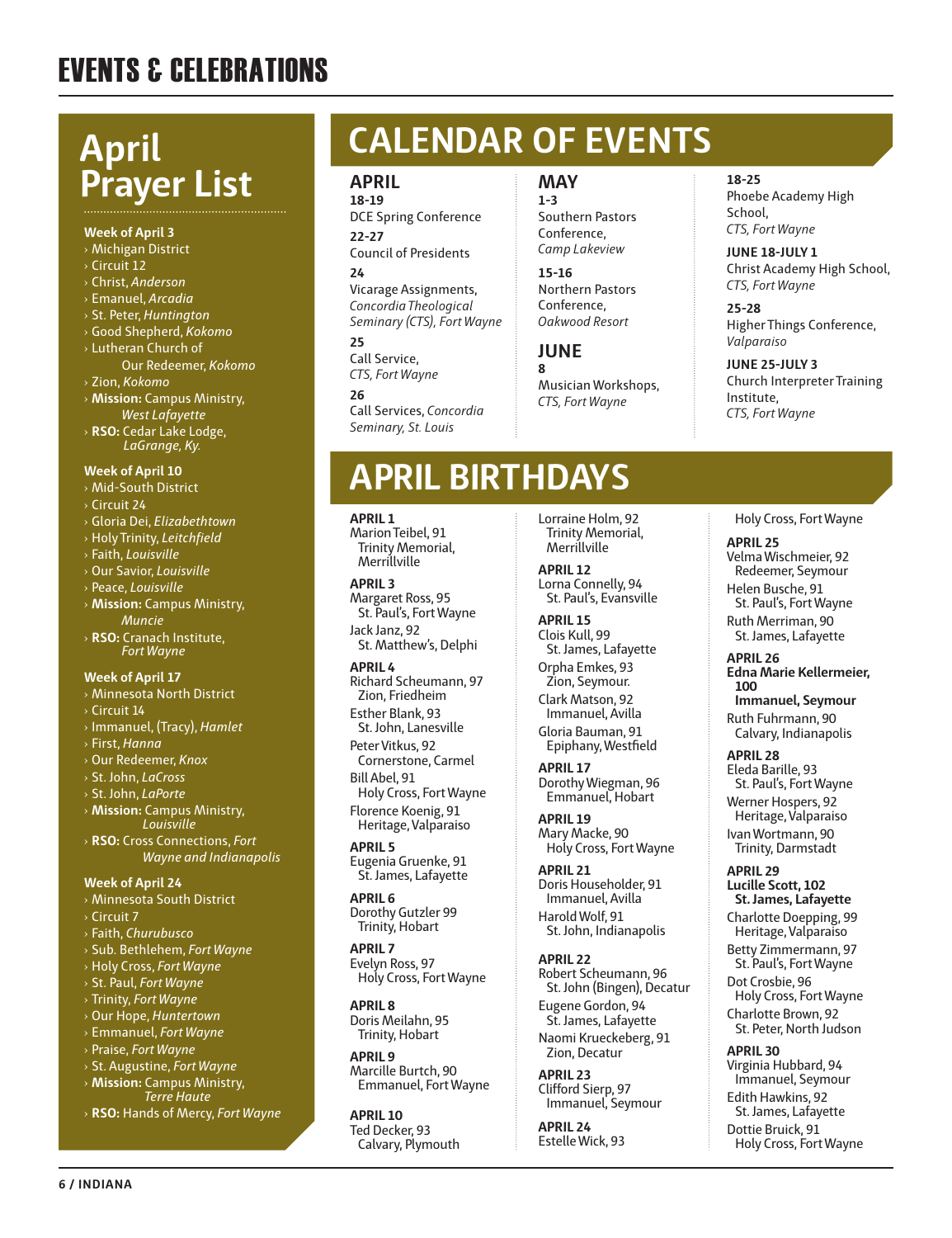## **APRIL ANNIVERSARIES**

#### **APRIL 1**

Mr. and Mrs. Erman Shoemaker, 61, Trinity, Vallonia Mr. and Mrs. Jay Marks, 56, St. James, Lafayette

#### **APRIL 2**

Mr. and Mrs. Ralph Meek, 51 Grace, New Albany Rev. and Mrs. Mark Pflughoeft, 51 Faith, DeMotte

#### **APRIL 3**

Mr. and Mrs. Robert Allman, 52 Immanuel, Seymour Mr. and Mrs. John Mader, 52 St. Paul's, Fort Wayne

#### **APRIL 4**

Mr. and Mrs. Jim Braun, 53 Emmanuel, Fort Wayne Mr. and Mrs. Guy Gardin, 53 St. Peter, North Judson

#### **APRIL 6**

Mr. and Mrs. Kenneth Price, 60 Shepherd of the Hills, **Georgetown** 

#### **APRIL 8**

Mr. and Mrs. Harold Hackman, 61 Immanuel, Seymour Mr. and Mrs. Edward Lambert, 56

St. Peter, North Judson Mr. and Mrs. Travis Cummings, 55 St. John's, White Creek

Mr. and Mrs. Tom Brandt, 50 Zion, Friedheim

#### **APRIL 9**

Mr. and Mrs. William Rathjen, 61 St. John, Indianapolis

Mr. and Mrs. William Berger, 58 Grace, Muncie Mr. and Mrs. William Moeller, 56 St. John, Indianapolis

#### **APRIL 11**

Mr. and Mrs. Thomas Bullard, 53 Immanuel, Seymour Mr. and Mrs. Donald Wood, 53 St. John, Lanesville

#### **APRIL 12**

Mr. and Mrs. Gib Foertsch, 59 Emmanuel, Tell City

#### **APRIL 15**

Mr. and Mrs. Paul Upton, 50 Cornerstone, Carmel

#### **APRIL 16**

Mr. and Mrs. Bob Adams, 62 Cornerstone, Carmel Mr. and Mrs. James Althoff, 58 St. John, Vincennes

#### **APRIL 17**

Mr. and Mrs. Marlin Keidel, 68 Zion, Friedheim Mr. and Mrs. Ray Freeman, 63 Redeemer, Seymour Mr. and Mrs. Norb Bultemeier, 58 Zion, Decatur

#### **APRIL 18**

Mr. and Mrs. Jerry Nichols, 53 Trinity, Darmstadt

#### **APRIL 20**

Mr. and Mrs. Ray Leiter, 59 Immanuel, Avilla Mr. and Mrs. Larry Coolman, 54 Holy Cross, Fort Wayne

#### **APRIL 21** Mr. and Mrs. Dick Culter, 60 Cornerstone, Carmel Mr. and Mrs. Fred Luenebrink, 54 Redeemer,



Mr. and Mrs. Dennis Buuck, 51 St. James, Lafayette

Mr. and Mrs. Keith Griffiths, 50 Zion, Decatur

#### **APRIL 23**

Mr. and Mrs. Bill Lindeman, 51 Holy Cross, Fort Wayne Mr. and Mrs. Bill Schellenbach, 51 Cornerstone, Carmel

#### **APRIL 24**

Mr. and Mrs. Larry Wernert, 52 Grace, New Albany

#### **APRIL 25**

Mr. and Mrs. Walter Tittman, 58 Emmanuel, Fort Wayne

Mr. and Mrs. Paul Claycamp, 52 Zion, Seymour

#### **APRIL 26**

Mr. and Mrs. Dick Wick, 70 Holy Cross, Fort Wayne Mr. and Mrs. Ron Radeke, 59 Holy Cross, Fort Wayne

#### **APRIL 27**

Mr. and Mrs. Delin Franke, 55 Bethlehem, Ossian

#### **APRIL 28**

- Mr. and Mrs. Jefferson Baumis, 66 St. James, Lafayette
- Mr. and Mrs. Bill Goeglein, 66 Holy Cross, Fort Wayne
- Mr. and Mrs. Woodrow Turner, 55 Redeemer, Seymour

#### **APRIL 29**

Mr. and Mrs. Wilford Blank, 58 St. John, Lanesville.

- Mr. and Mrs. Ralph Luke, 56 St. John's, Farmers Retreat
- Mr. and Mrs. David Hodges, 50 Holy Cross, Fort Wayne

#### **APRIL 30**

Mr. and Mrs. Jerry Cecil, 57 St. Paul's, Evansville Mr. and Mrs. Gerald Woempner, 56 St. John, Indianapolis

### **Belated Birthdays**

**FEB. 12 Mae Fratzke, 103 Trinity Memorial, Merrillville**

**MARCH 6** Gloria Baeske, 90 Zion, Woodburn

. . . . . . . . . . . . . . . .

### **Belated Anniversaries**

**Jan. 31**

Mr. and Mrs. Orville Gloudeman, 67, Trinity Memorial, Merrillville

#### **MARCH 12**

Mr. and Mrs. Warren Costner, 57 Trinity Memorial, Merrillville

### **Trinity welcomes new assistant pastor**

The Rev. Keith Knea was installed as assistant pastor at Trinity, Darmstadt, on Jan. 14. Brothers participating were, from left (front row) the Revs. David Wiist, Stan Temme, Knea, Daniel May, Rodney Schmelz; (back row) Martin Noland, Roger Sassamann, Tich Luu, Cory Estby, Jacob Sutton and Mark Moog.